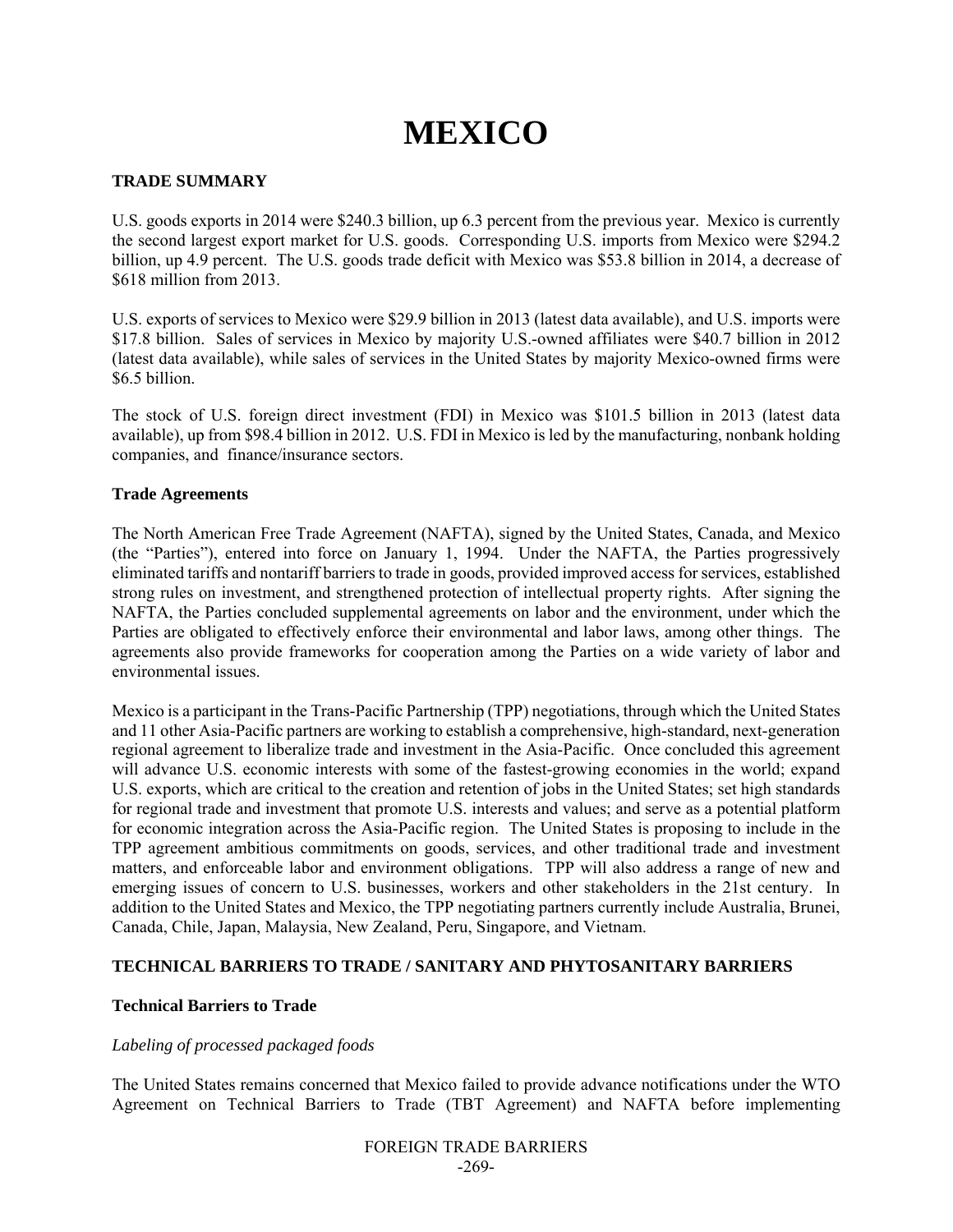amendments to its its nutritional labeling requirements. The amendments were first announced on April 15, 2014, by Mexico's Federal Commission for the Protection against Sanitary Risks in the *Diario Oficial*. Mexico later notified the amendments via two notifications under the TBT Agreeement in July and September 2014, after the regulations had already been finalized. In written comments to Mexico's WTO TBT Enquiry Point on November 17, 2014, the United States sought clarity on several provisions and expressed concern that trade of prepackaged foods could be disrupted if with new labeling requirements became mandatory without providing producers adequate time to comply. Mexico provided responses to the United States comments both orally and in writing on December 11, 2014, at the NAFTA Committee on Standards Related Measures. The United States is reviewing these responses and will continue to work with Mexico to resolve any concerns.

The new regulation also introduces a stamp identifying a product as healthy. Producers must apply for Ministry of Health approval in order to include the stamp on product labels, but further guidance is needed on application procedures.

#### *Energy Efficiency Labeling and Standby Power Usage Regulations*

On January 23, 2014, Mexico's National Commission on Efficient Energy Use ("CONUEE") published an energy efficiency measure, PROY-NOM-032-ENER-2013 ("NOM-032"), which requires certain testing methods, standby energy consumption limits, and labeling for electronic and electrical equipment. The NOM-032 imposes additional burdensome and costly labeling requirements for exports to Mexico, including for an extensive list of electronic products which operate at a relatively low wattage. NOM-032 also requires duplicative testing and certification requirements and currently there are only a limited number of laboratories in Mexico authorized to perform the required laboratory testing and certification. According to U.S. industry, the approved laboratories may not have the requisite capacity to process the large volume of consumer electronic products in the marketplace. In addition, U.S. industry has expressed concern with the short time frame under which they were required to obtain certification under the new regulation and the lack of communication from the approved laboratories related to scheduling product testing. The United States continues to monitor this issue.

#### **Sanitary and Phytosanitary Barriers**

#### *Fresh Potatoes*

In 2003, the United States and Mexico signed the Table Stock Potato Access Agreement, allowing U.S. fresh potatoes access to the whole of Mexico over a three‐year period. However, for years Mexico refused to move forward with further implementation, citing pest detections in shipments. In 2011, the North American Plant Protection Organization (NAPPO) released a report that identified six pests in their analysis which should be considered quarantine pests by Mexico for the pathway "potato for consumption." The NAPPO report and recommendations were agreed to by both the United States and Mexico. On May 19, 2014, Mexico published its new import regulations for potatoes in the *Diario Oficial,* opening the entire Mexican market to U.S. potato exports. The Mexican Potato Industry Association, CONPAPA, challenged the new import regulations in Mexico courts and, on June 9, 2014, was granted the first of eight injunctions provisionally suspending imports of U.S. potatoes beyond the 26 kilometer border zone. The United States is monitoring the progress of the litigation.

#### *Raw Milk*

Since May 2012, when Mexico determined that the Hoja de Requisitos Zoosanitarios (HRZ) veterinary import requirements were not applicable to raw milk, U.S. dairy exporters have been blocked from shipping raw milk for pasteurization to Mexico. Raw milk for pasteurization represents a substantial export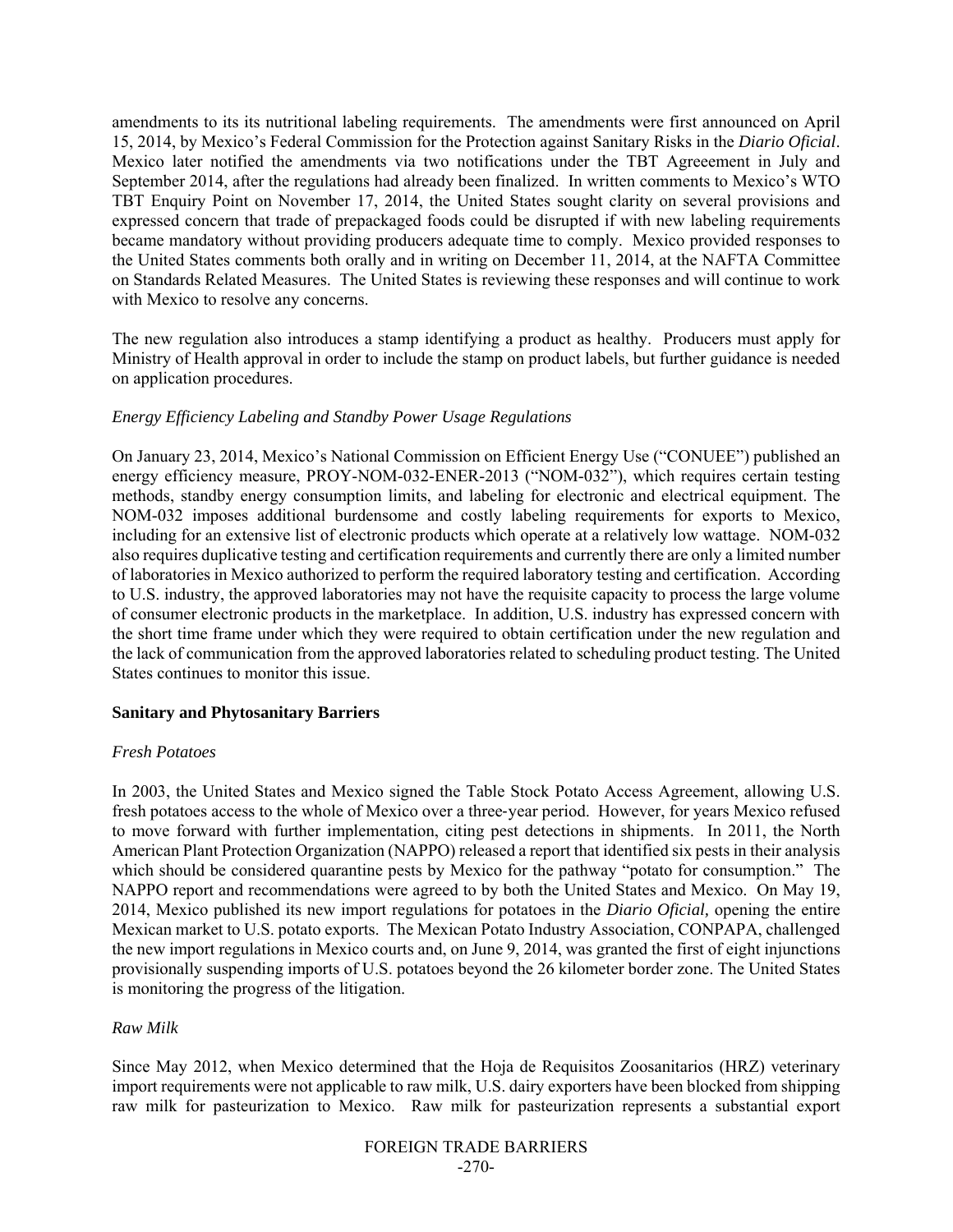opportunity for several dairy producers who can supply this product to Mexican milk pasteurization plants when the plants are faced with insufficient domestic supplies of raw milk. In 2014, Mexico reinitiated work to develop revised HRZ import requirements, and the United States continues to engage with Mexico on a technical level to resolve the issue.

#### *Stone Fruit*

The United States and Mexico developed a systems approach for U.S. peach, nectarine, and apricot exports to control the oriental fruit moth and other pests considered to be quarantine pests by Mexico. However, U.S. growers in California, Georgia, South Carolina, and the Pacific Northwest increasingly have expressed concerns regarding the appropriate level of direct oversight by Mexican inspectors. The United States and Mexico are in discussions to reduce inspections and remove unnecessary regulatory requirements.

California: Under the California Stone Fruit Work Plan, Mexico imposes a high level of direct oversight on the operations of Californian stone fruit producers as a condition for access to Mexico's market. The Mexican government requires numerous inspections by Mexican authorities of the operations of U.S. producers for the presence of oriental fruit moth and other pests. Through ongoing bilateral discussions, the United States and Mexico have sought to reduce this costly and burdensome oversight of U.S. producers and have agreed to the goal of reducing on-site monitoring by Mexican authorities and to transfer oversight of the program to U.S. regulatory authorities. Proposed terms and criteria for transfer of oversight are under discussion.

Georgia and South Carolina: In October 2011, due to interceptions of plum curculio in shipments from Georgia and South Carolina, Mexico temporarily suspended shipments. As an alternative to the systems approach, Mexico agreed, in 2013, to allow the importation of Georgia and South Carolina peaches using methyl bromide fumigation treatment under direct oversight of Mexican inspectors. The United States and Mexico are also discussing an Irradiation Operational Work Plan that would allow market access under reduced oversight by Mexican authorities.

Pacific Northwest: Because of the low risk associated with the region, producers of stone fruit in the Pacific Northwest believe that any program allowing exports to Mexico should require minimal oversight of their operations. Mexico has stated that in the absence of a pest risk assessment (PRA), it would accept peaches, nectarines, and plums from this region only with on-sight inspection of U.S. operations similar to that required in California. Mexico is currently in the process of completing the PRA and the United States continues to engage with Mexican authorities on this issue.

## **IMPORT POLICIES**

## **Tariffs and Market Access**

Pursuant to the terms of the NAFTA, on January 1, 2003, Mexico eliminated all remaining tariffs on industrial products and most remaining tariffs on agricultural products imported from the United States. On January 1, 2008, Mexico eliminated its then-remaining tariffs and tariff-rate quotas on U.S. agricultural exports.

#### *Administrative Procedures and Customs Practices*

U.S. exporters continue to express concerns about Mexican customs administrative procedures, including insufficient prior notification of procedural changes, inconsistent interpretation of regulatory requirements at different border posts, allegations of under-invoicing of agricultural products, and uneven enforcement of Mexican standards and labeling rules. Numerous U.S. companies reported in 2012 that Mexico's tax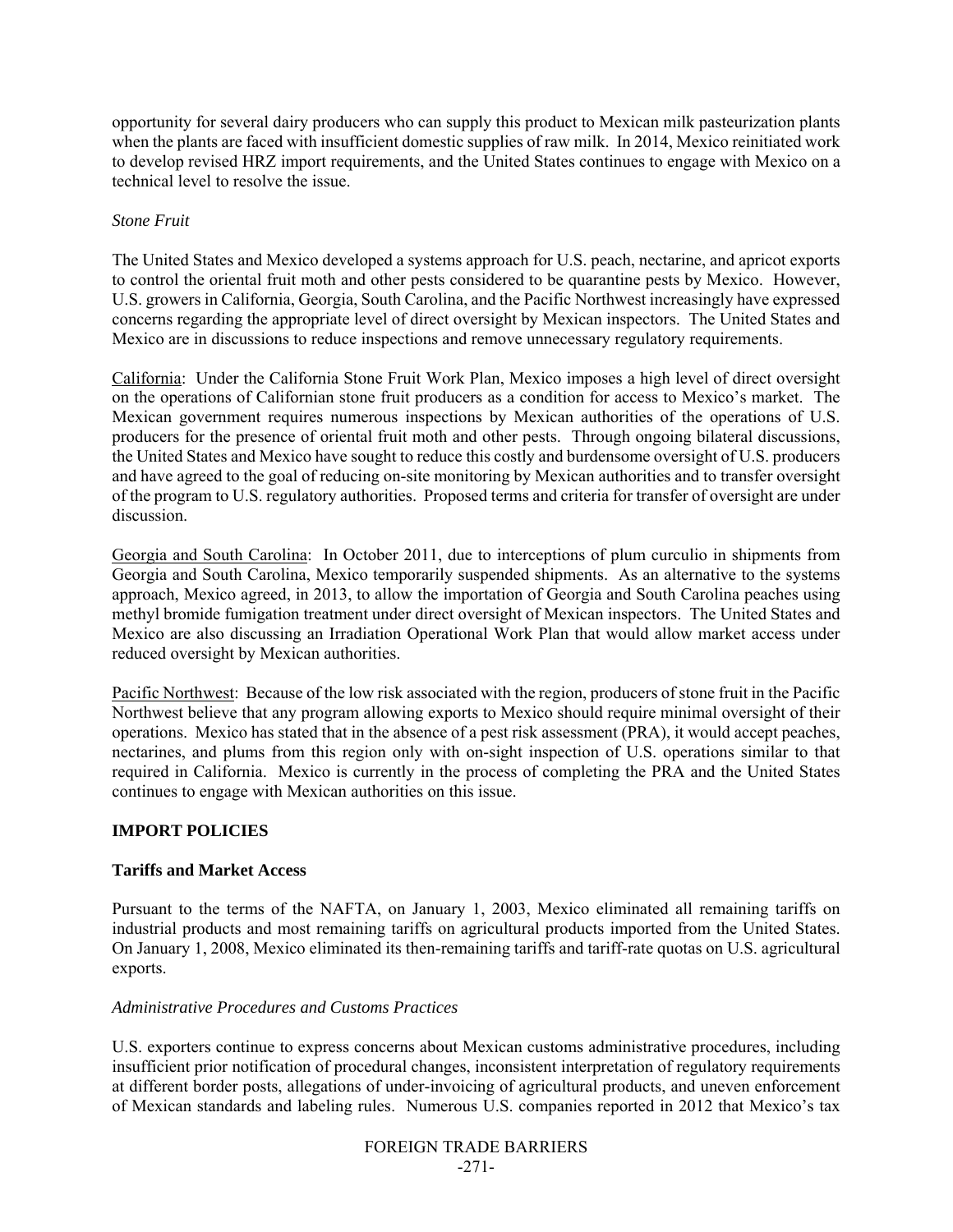authority, the *Servicio de Administración Tributaria* (SAT), was initiating audits to verify NAFTA origin for the entry of products dating back to 2007. Although some audits questioning NAFTA origin are still being conducted, SAT has adopted new procedures to address complaints, including a "selective sampling" procedure implemented on a case-by-case basis and has modified its notification system to ensure that all parties are aware of an audit and have adequate time to respond. The U.S. Government continues to monitor the situation and urge SAT to resolve all pending audit cases in a timely and transparent manner.

On December 5, 2013, Mexico issued new rules that require parties to obtain a license before certain steel products may be shipped into Mexico; these rules were revised on August 11, 2014. The stated objectives of the import licensing system are to combat customs fraud and improve statistical monitoring of steel imports. U.S. steel companies have expressed concerns about the procedures, citing disruptions in supply chains and additional shipment/demurrage costs, as shipments must remain at the border until licenses are issued. The U.S. government is actively engaged with Mexico to address stakeholder concerns and to reduce or eliminate the burdens of this licensing system upon U.S. steel exporters and their Mexican customers. In 2014, U.S. exports of steel mill products to Mexico reached 3.8 million metric tons (up 3.2 percent over 2013), worth \$4.7 billion (up from \$4.3 billion in 2013).

In the second half of 2014, the Government of Mexico set out several new regulations governing the importation of footwear and apparel and textile goods, to include the creation of reference prices and the establishment of an import licensing system. According to the Mexican government, the measures are designed to enhance the productivity and competitiveness of Mexican footwear and apparel producers and protect Mexico's domestic footwear and apparel industries from damage caused by the importation of undervalued goods. U.S. exporters have expressed a number of concerns with regard to the schemes, noting significant confusion during the early period of implementation, lack of information regarding how to comply with new requirements, insufficient consultation with the trade community prior to operationalization, a lack of transparency in how reference prices are determined, and uneven enforcement by Mexico's customs and tax authorities. The U.S. Government will continue to monitor the implementation of these schemes and encourage SAT to clarify the process for complying with their requirements.

Customs procedures for express packages also continue to be burdensome, although Mexico has raised the *de minimis* level (below which shipments are exempt from customs duties) from \$1 to \$50. U.S. exporters have highlighted the benefits of harmonizing the hours of customs operation on the U.S. and Mexican sides of the border, but they cite delays stemming from the lack of pre-clearance procedures. The U.S. and Mexican Governments are actively working to find a solution that would allow pre-inspection pilot programs.

In 2012, the Mexican Government implemented the *Ventanilla Unica de Comercio Exterior Mexicana* (VUCEM), or Single Window for Trade. Mexican importers and U.S. exporters have experienced some delays and difficulties with the process.

## **INTELLECTUAL PROPERTY RIGHTS PROTECTION**

Mexico was listed on the Watch List in the 2014 Special 301 report. The report noted the wide availability of pirated and counterfeit goods mostly via physical and virtual notorious markets. Criminal enforcement of intellectual property rights (IPR) suffers from weak coordination among federal, state, and municipal officials, limited resources for prosecutions, the lack of long-term sustained investigations targeting highlevel suppliers of counterfeit and pirated goods, and the lack of sufficient penalties to deter violations. The United States continued to encourage Mexico to provide its customs officials with *ex-officio* authority to provide Mexican Customs and the Mexican Industrial Property Institute (IMPI) with the authority to act administratively against the transshipment of alleged counterfeit and pirated goods and to give the Attorney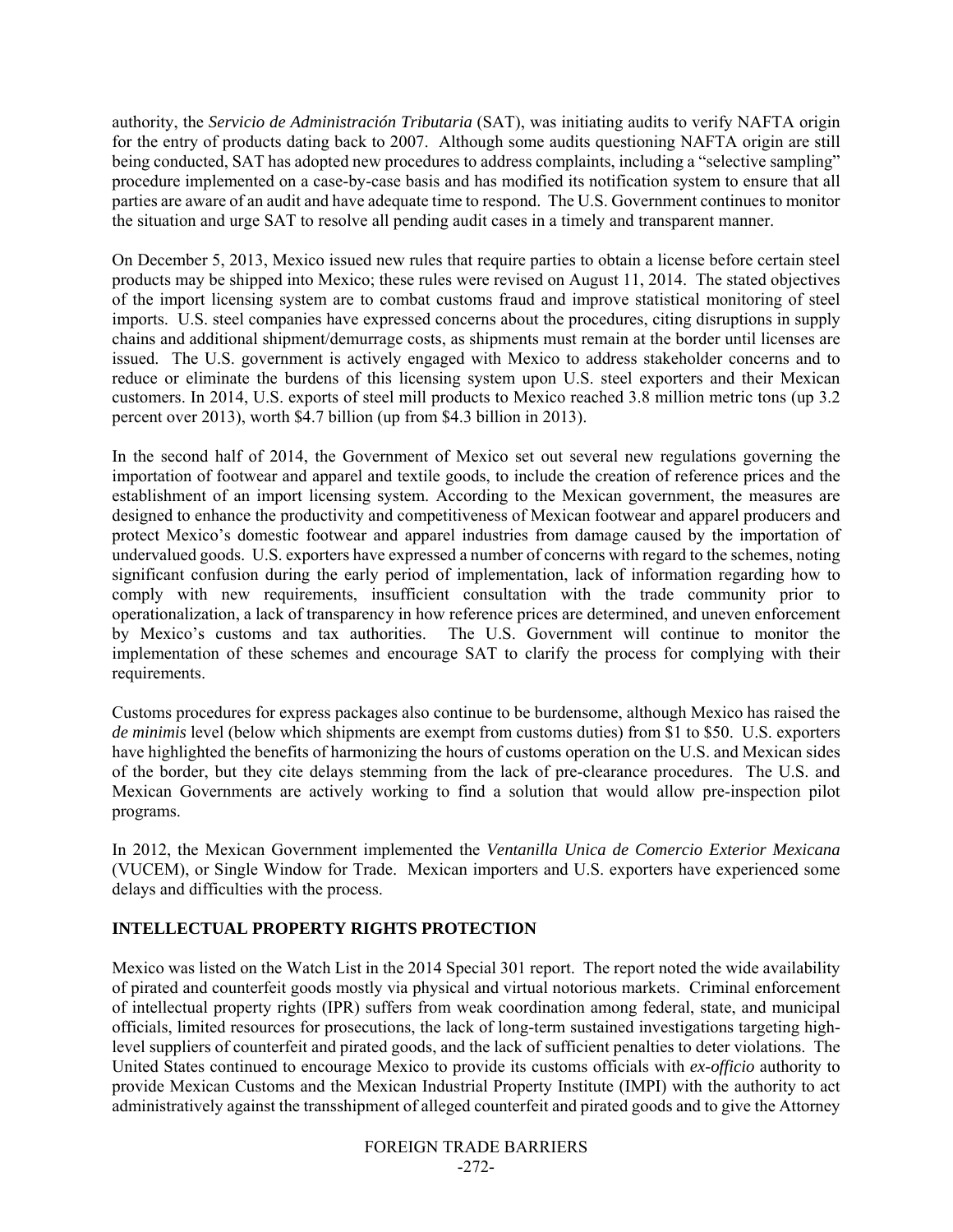General's Office the authority to prosecute transshipments of alleged counterfeit and pirated goods. In addition, the United States continues to encourage Mexico to enact legislation to strengthen its copyright regime, including by implementing the World Intellectual Property Organization (WIPO) Internet treaties and by providing stronger protection against the unauthorized camcording of motion pictures in theaters. The United States continues to work with Mexico to resolve IPR concerns through bilateral, regional, and other means of engagement.

There were also positive developments in 2014. Mexico formally joined the Madrid Protocol, which provides a simple streamlined process for rights holders to apply for trademark protection. In addition, the Mexican Attorney General Specialized Unit for Industrial Property and Copyrights Crime was active in dismantling small scale counterfeit vendors and seizing counterfeit and pirated products in the markets of Tepito and San Juan de Dios on behalf of U.S. rights holders. This action was significant because there had been no previous law enforcement action in these notorious markets. Finally, since its permanent implementation in 2012, the number of patent applications processed under the U.S. Patent and Trademark Office and IMPI Patent Protection Highway (PPH) Agreement has increased substantially. The PPH is a worksharing agreement for fast track patent examination of corresponding patent claims that allows applicants to obtain patents faster and more efficiently. As a member of the TPP negotiations, Mexico has also indicated its willingness to improve its IPR climate in line with future TPP standards.

### **SERVICES BARRIERS**

#### **Telecommunications**

In 2013 and 2014, the government of Mexico conducted a sweeping reform of the country's telecommunications sector that included amendments to the Mexican constitution and modifications to related legislation such as the Federal Telecommunications and Broadcasting Law. The reform addressed longstanding market access barriers, such as limitations on foreign investment in telecommunications broadcasting; strengthened independent regulation; and sought to eliminate the dominance of near monopolistic companies in the wireless, fixed telephony and broadcasting markets. To improve the competitive environment and incentivize the entry of new players, the reform established asymmetric regulations that will be applied to companies with more than a 49 percent market share. With a current market share of approximately 70 percent, wireless incumbent Telcel will now be required to allow new market entrants to interconnect with it at regulated rates. Additionally, a nationwide shared network providing wholesale Long Term Evolution services is set to be deployed during the current presidential term and is intended to further increase opportunities for new entrants under Mobile Virtual Operator models. The Mexican constitution establishes that this shared network will be built under a Private Public Partnership (PPP), but there is still a lack of clarity surrounding how this PPP will be structured.

The Mexican telecommunications reform also created a new regulatory agency, the Federal Institute of Telecommunications, with greater autonomy from the Mexican Ministry of Communications and Transportation and a wider purview than its predecessor. The reform also established specialized telecommunications courts, loosened limits on foreign investment in telecommunications and broadcasting and lifted all restrictions on investment in fixed telephony and satellite communications. Finally, the cap of 49 percent on foreign investment in broadcasting is subject to a reciprocity clause, adjusting actual allowed investment to the limits established by the country of the investing company in its own broadcasting market.

#### **Broadcasting**

Pay TV, which is the primary outlet for foreign programmers, continues to be subject to more stringent advertising restrictions than free-to-air broadcast TV, which is supplied by domestic operators. In 2014,